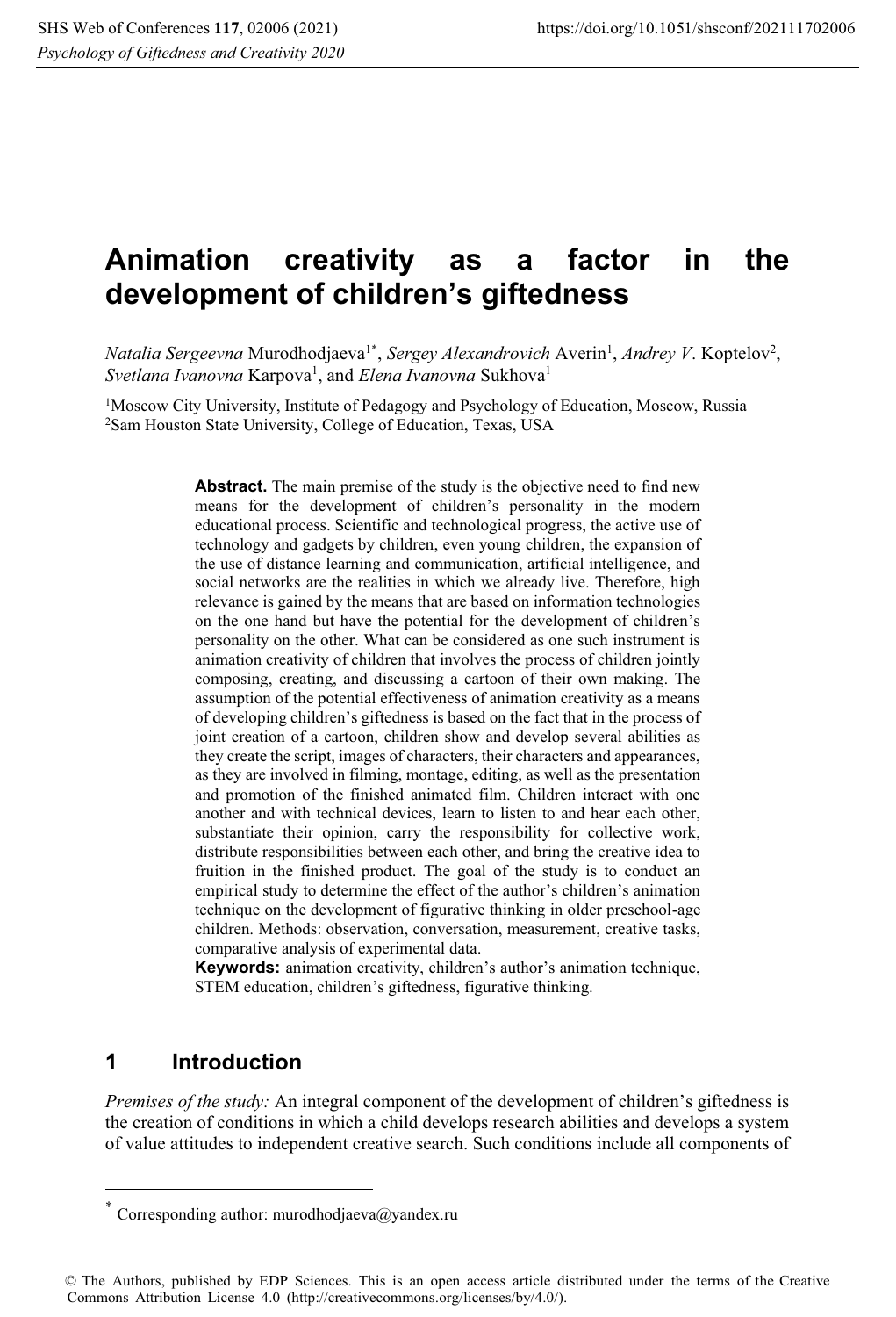a development-inducing educational environment (informational, social, technological, spatial-objective).

In this regard, we can assume the potential effectiveness of STEM education *(S – science, T – technology, E – engineering, M – mathematics)* in the development of children's giftedness as STEM education is aimed at the systemic development of thinking, research abilities, and creativity of children in the process of joint scientific and technological creativity. It is also important to emphasize that STEM education implies a process of collaborative creation, playing, presentation, discussion, and subsequent revision of children's own projects or models. In Russian pedagogy, STEM education technologies are fully reflected in the partial modular program "STEM education of preschool and elementary school children" (authors – T.V. Volosovets, V.A. Markova, S.A. Averin; the authors of educational modules for primary general education level – S.A. Averin, N.S. Murodkhodzhaeva, M.A. Romanova, A. Serebrennikova, etc.) [1-3]. In three years (end of 2017 – beginning of 2020), the program was tested in 294 preschool educational organizations of the Russian Federation that received the official status of innovative platforms of the Russian Academy of Education [3, 4]. An integral part of this program is the educational module "Cartoon studio", in the course of which children compose the plot and scenario of a cartoon, create characters and scenery, shoot and edit their own cartoons, and watch and discuss their own cartoons. In other words, the essence of the method of children's author's animation lies in children's collaborative animation creativity rather than the use of a pre-made cartoon in the educational process.

The modern works of Russian researchers (S.A. Averin, V.A. Markova, N.S. Murodkhodzhaeva, Iu.A. Serebrennikova, Romanova, O.V. Tsaplina, etc.) reveal the positive influence of animation activity on the comprehensive harmonious development of a child from an early age [5, 6].

Despite the existence of works substantiating the positive influence of animation activities on the cognitive, creative, artistic-aesthetic, and social development of children, no special research has been conducted on the influence of animation activities on the development of giftedness in preschool children.

Currently, in the context of the problem of developing children's giftedness, the search for effective educational methods of implementing the potential of animation activities to develop the structural components of giftedness, the predominant among which is figurative thinking, is a priority [7].

*Hypothesis:* the realization of the method of children's author's animation in the educational practice will promote the development of figurative thinking in preschool and younger school-age children.

*The goal of the study:* to conduct an empirical study to determine the effect of the method of children's author's animation on the development of figurative thinking in older preschool children.

*Objectives*: to develop criteria and diagnostic tools to assess the level of development of figurative thinking in 7-year-old children; to implement the method of author's animation by teaching older preschool children the educational program "Cartoon studio "I create the world" [8]; to conduct a comparative analysis of the results of the ascertaining and control diagnostics to identify the dynamics in the level of figurative thinking in older preschool children.

## **2 Methods**

The main method of the study is a pedagogical experiment including the ascertaining, formative, and control stages, the set of empirical methods used in the course of the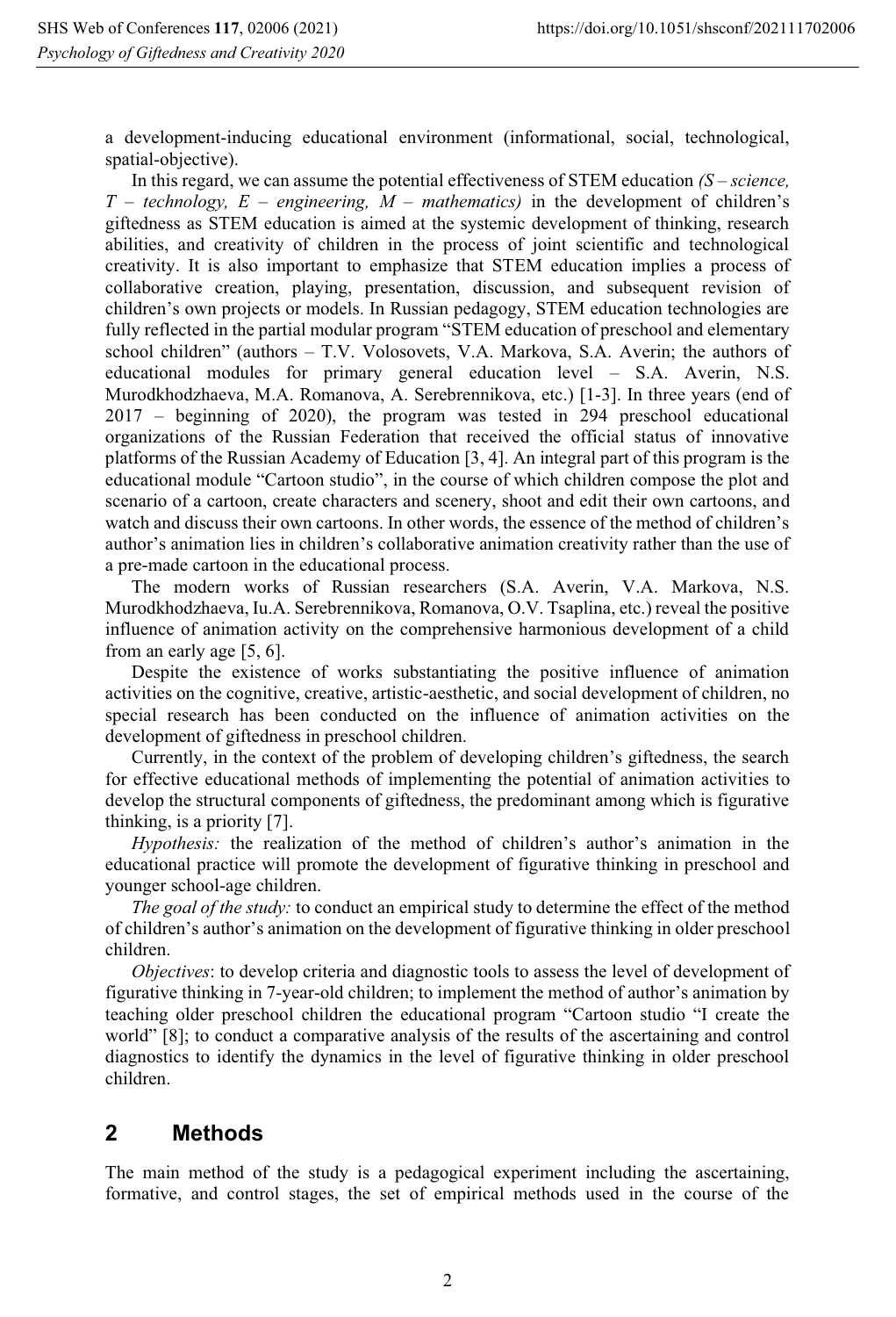experimental work includes observation, conversation, measurement, creative tasks, and comparative analysis of experimental data.

The pilot study was conducted between 2018 and 2019 in preschool departments of Moscow general education schools № 883, 1210, 1216, 1430, 1523. The experiment involved 123 children of older preschool age, the average age of the subjects was 6 years 2 months. The deployed sampling method was a random selection of natural groups.

To assess the level of development of figurative thinking in children, we developed a criteria-diagnostic toolkit including standardized techniques of R.I. Bardina, O.M. Diachenko, A.F. Luriia, and R.S. Nemov (Table 1). An important criterion in the selection of these techniques was the possibility of their use by educators with no special psychological education [9].

| $\#$                          | Criteria                                               | <b>Indicators</b>                                                                                                                                   | <b>Assessment method</b>                                                                        | <b>Author</b>     |
|-------------------------------|--------------------------------------------------------|-----------------------------------------------------------------------------------------------------------------------------------------------------|-------------------------------------------------------------------------------------------------|-------------------|
|                               | Visual analysis<br>and synthesis                       | Assessment of the level<br>of development of<br>visual-figurative<br>thinking                                                                       | "Kakie predmety<br>spriatany v risunkakh?"<br>["What objects are<br>hidden in the<br>pictures?" | R.S. Nemov        |
| $\mathfrak{D}_{\mathfrak{p}}$ | Orientation<br>actions                                 | Examination of the<br>ability to use schematic<br>representations for<br>orientation in space                                                       | "Skhematizatsiia"<br>(Labirint)<br>["Schematization"<br>(Labyrinth)]                            | R.I. Bardina      |
| $\mathcal{E}$                 | Figurative coding                                      | Assessment of the<br>ability to translate text<br>into the sign-symbolic<br>language (coding)                                                       | "Piktogramma"<br>["Pictogram"]                                                                  | A.F. Lurija       |
| $\overline{4}$                | Correlation of the<br>scheme and the<br>real situation | Diagnostics of the level<br>of development of<br>perception and<br>correlation of the shape<br>of objects with the<br>provided samples<br>(etalons) | "Etalony" ["Etalons"]                                                                           | O.M.<br>Diachenko |

**Table 1.** Criterion-diagnostic tools assessing the level of development of figurative thinking in preschoolers.

At the formative stage of the study, 7-year-old children were taught using the method of children's author's animation by means of the modular educational program "Cartoon studio "I create the world" [10].

Over 80 game tasks focused on the development of visual thinking in 6-7-year-old children were developed and implemented in practice.

As an example, we provide the following types of tasks:

- to film a mini-cartoon about how a ball can roll and how a cube can "move" with children. A basis for the story about the ball and cube shapes can be the "Kolobok" fairy tale the main character of which has to roll around;

- to prepare scripts of small cartoons with "characters" representing various sensory etalons. For instance, how three balls of different sizes "turn into" a snowman, how flowers of different colors bloom, etc.;

- to film a small cartoon in which objects "disappear" and "appear" to watch it with students and stimulate their comments: "one", "none", "many". For example, there may be a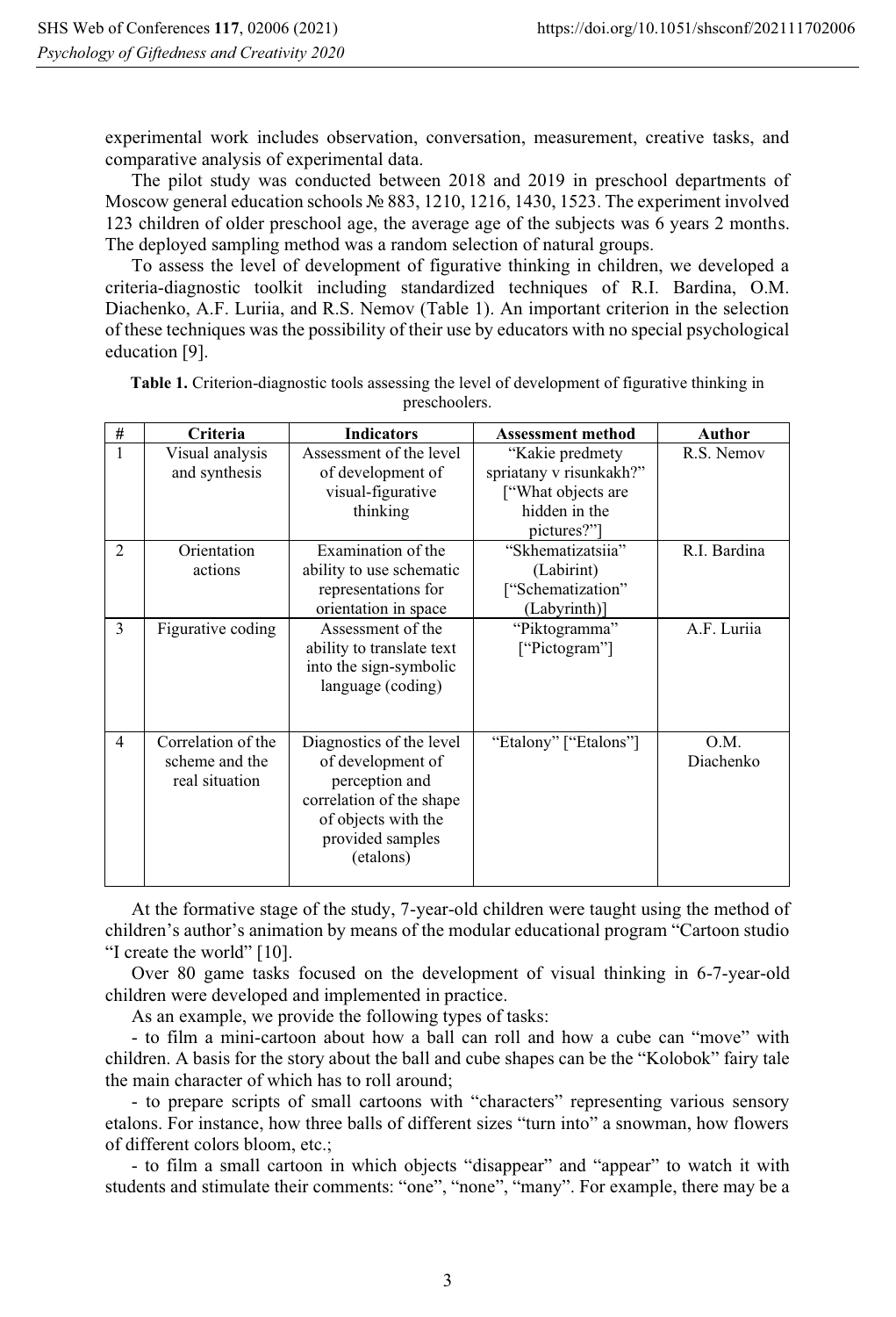different number of frogs in a lake – "one", "many", – and then they jump into the water and disappear – "none".

# **3 Results**

The comparative analysis of the results of the study of the level of development of figurative thinking in children at the ascertaining stage is presented in Table 2.

**Table 2.** Mean values of the figurative thinking development criteria in older preschool children at the ascertaining and control stages of the pilot experiment.

| Figurative thinking development criteria         | <b>Mean values</b>        |                      |
|--------------------------------------------------|---------------------------|----------------------|
|                                                  | <b>Ascertaining stage</b> | <b>Control stage</b> |
| Visual analysis                                  | 3.05                      | 7.03                 |
| Visual synthesis                                 | 3.34                      | 7.04                 |
| Orientation actions                              | 3.89                      | 7.79                 |
| Figurative coding                                | 3.16                      | 7.25                 |
| Correlation of the scheme and the real situation | 4.15                      | 8.15                 |

To confirm the effectiveness of the empirical study, we used a comparative analysis of data on the criteria of the development of figurative thinking in children at the ascertaining and control stages using Student's t-test.

### Result:  $t_{Emp} = 13.1$ Critical values

| $t_{cr}$     |               |  |
|--------------|---------------|--|
| $p \le 0.05$ | $p \leq 0.01$ |  |
| 2.31         | 3.36          |  |

#### Significance axis



**Fig. 1.** Significance axis: the obtained empirical value of  $t_{\text{Emp}}$  14.4 is in the zone of significance.

Significant differences in the values of the initial and final levels of development of figurative thinking in children allow us to conclude on the effectiveness of the author's animation technique.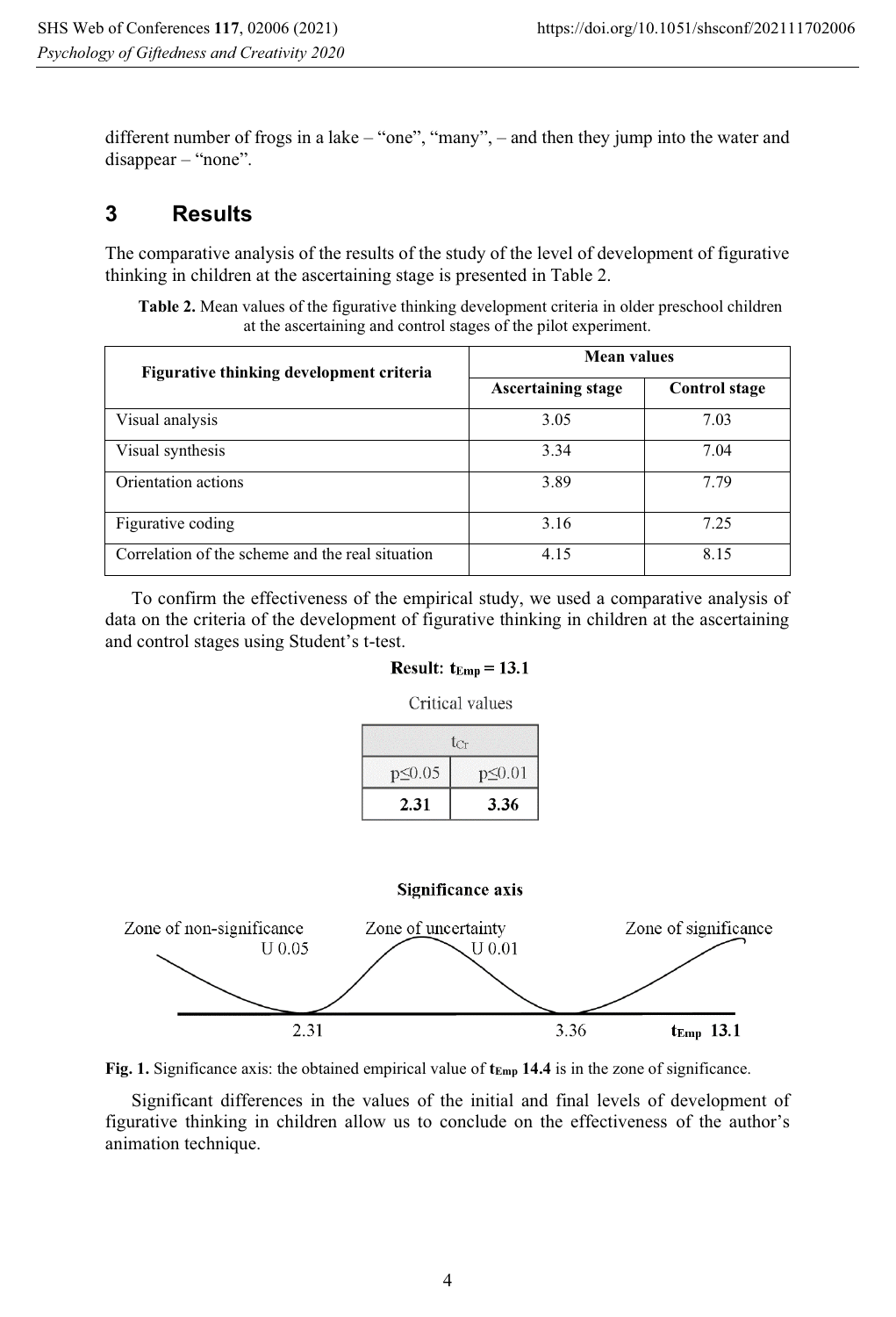#### **4 Discussion**

Children's animation creativity is a process of children collectively composing and gradually realizing their own creative idea which results in an author's cartoon. The organization of this process in the educational organization is reflected in the technique of children's animation [6].

Practice shows that this type of creative activity has great educational potential allowing to successfully solve a variety of tasks (in education, upbringing, and correction and development) [11, 12]. Specialists indicate that children's animation technologies represent a specific type of the creative IT industry with great prospects for development in education.

Of particular scientific interest is the problem of realizing the potential of animation creativity for the development of giftedness in children and adolescents [13-15].

Another important condition for the success of this solution is the professional readiness of kindergarten and school teachers to develop children's giftedness using the means of STEM education.

### **5 Conclusion**

The analysis of the results of the conducted study allows concluding that the children's author's animation that presents a significant component of STEM education has sufficient potential for the development of children's giftedness. The study supports the hypothesis that the method of author's animation based on a system of creative tasks is an effective instrument for the development of figurative thinking as the predominant component in the structure of childhood giftedness in older preschool children.

#### **References**

- 1. M.A. Romanova, Innovation in Education, **2**, 113–125 (2011)
- 2. Iu.A. Serebrennikova, *Podgotovka pedagogov k realizatsii STEM-obrazovaniia [Preparation of teachers for the implementation of STEM-education]*, in Collection: Upravlencheskie resheniia aktualnykh problem sovremennogo obrazovaniia. Materialy mezhdunarodnogo kruglogo stola, 136–142 (2019)
- 3. T.V. Volosovets, V.A. Markova, S.A. Averin, STEM-obrazovanie detei doshkolnogo i mladshego shkolnogo vozrasta. Partsialnaia modulnaia programma razvitiia intellektualnykh sposobnostei [STEM-education of pre-school and primary school children. Partial modular program for developing intellectual abilities] (BINOM, Laboratoriia znanii, Moscow, 2019)
- 4. F.I. Vakhovskii, N.V. Kabanova, V.A. Markova, T.A. Trifonova, "STEM-obrazovanie detei doshkolnogo i mladshego shkolnogo vozrasta": Otchet o realizatsii partsialnoi modulnoi programmy razvitiia intellektualnykh sposobnostei v protsesse poznavatelnoi deiatelnosti i vovlecheniia v nauchno-tekhnicheskoe tvorchestvo v obrazovatelnykh organizatsiiakh Krasnodarskogo kraia ["STEM-education of preschool and primary school children": Report on the implementation of a partial modular program for the development of intellectual abilities in the process of cognitive activity and involvement in scientific and technical creativity in educational institutions of Krasnodar Krai] (OLMA-PRESS, Krasnodar, 2020)
- 5. S.I. Karpova, N.S. Murodkhodzhaeva, O.V. Tsaplina, A.P. Kaitov, Bulletin of Tomsk State Pedagogical University, **6(212)**, 46–56 (2020)